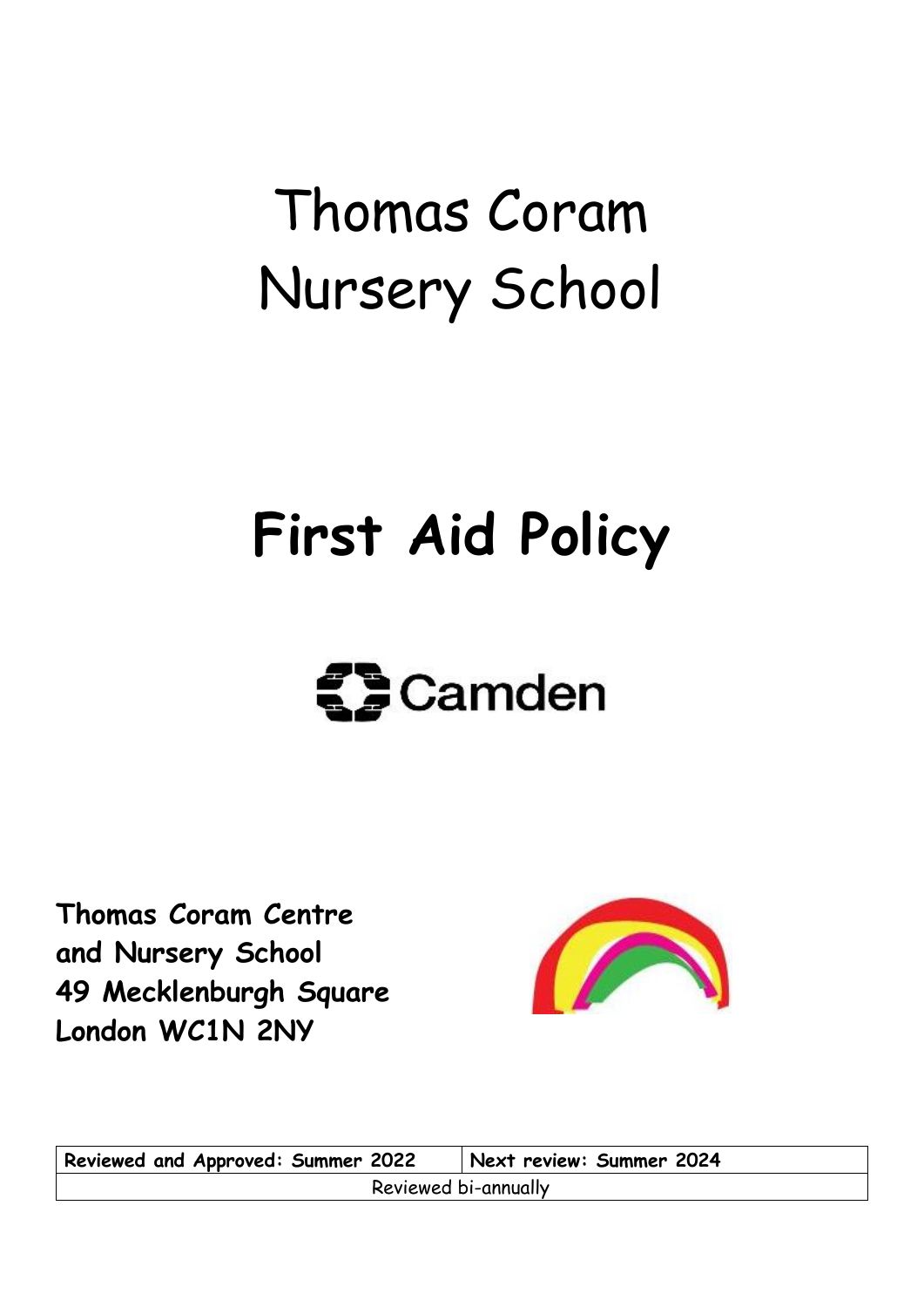In the case of an accident, First Aid is the immediate action taken in the case of injuries where the injured person will need further help from a First Aider. It is treatment for preserving life, preventing further injury and promoting recovery until professional help is obtained. First Aid also involves the treatment of minor injury. First Aid does not include the giving of tablets or medicines.

*First Aid for Employees* requirements are defined in the *Health & Safety (First Aid) Regulations*. The employer has a duty to provide First Aid facilities for the employees of an organisation. It is recommended practice that the same First Aid arrangements are made to staff, CHILDREN and visitors and this is the case at Thomas Coram.

#### **Training of the First Aider**

- Paediatric First Aid In schools with Early Years Foundation Stage provision, at least 1 person who has a current paediatric first aid (PFA) certificate must be on the premises at all times. The majority of key persons at Thomas Coram hold the PFA.
- The First Aid coordinator will hold a First Aid at Work Certificate. A record of training and expiry dates will be kept by the certificate holder who will ensure refresher training is arranged before expiry.

#### **Designated First Aiders**

There are two First Aiders trained to be Designated First Aiders with both *First Aid at Work*. Currently the Designated First Aiders (First Aid coordinators) are: Marcia Fraser and Andrew Bloomer.

The First Aid co-ordinator is responsible for:

- Maintaining the medical cupboards
- Maintaining and replenishing First Aid equipment (including first aid boxes for off-site visits)
- Notifying the office when staff are within 6 months of First Aid certificate expiry date
- Checking expiry dates on medicines
- Disposing of medicines if a child has left the nursery
- Checking the First Aid needs of the nursery half-termly and ordering as required
- Checking list of first aiders is updated termly and displayed in each room

First Aid provision will be available at all times where practicable, while people are on the school premises.

#### **First Aid Boxes**

 All staff should ensure they know where first aid boxes are located in the nursery. This should be part of the induction procedure for new staff.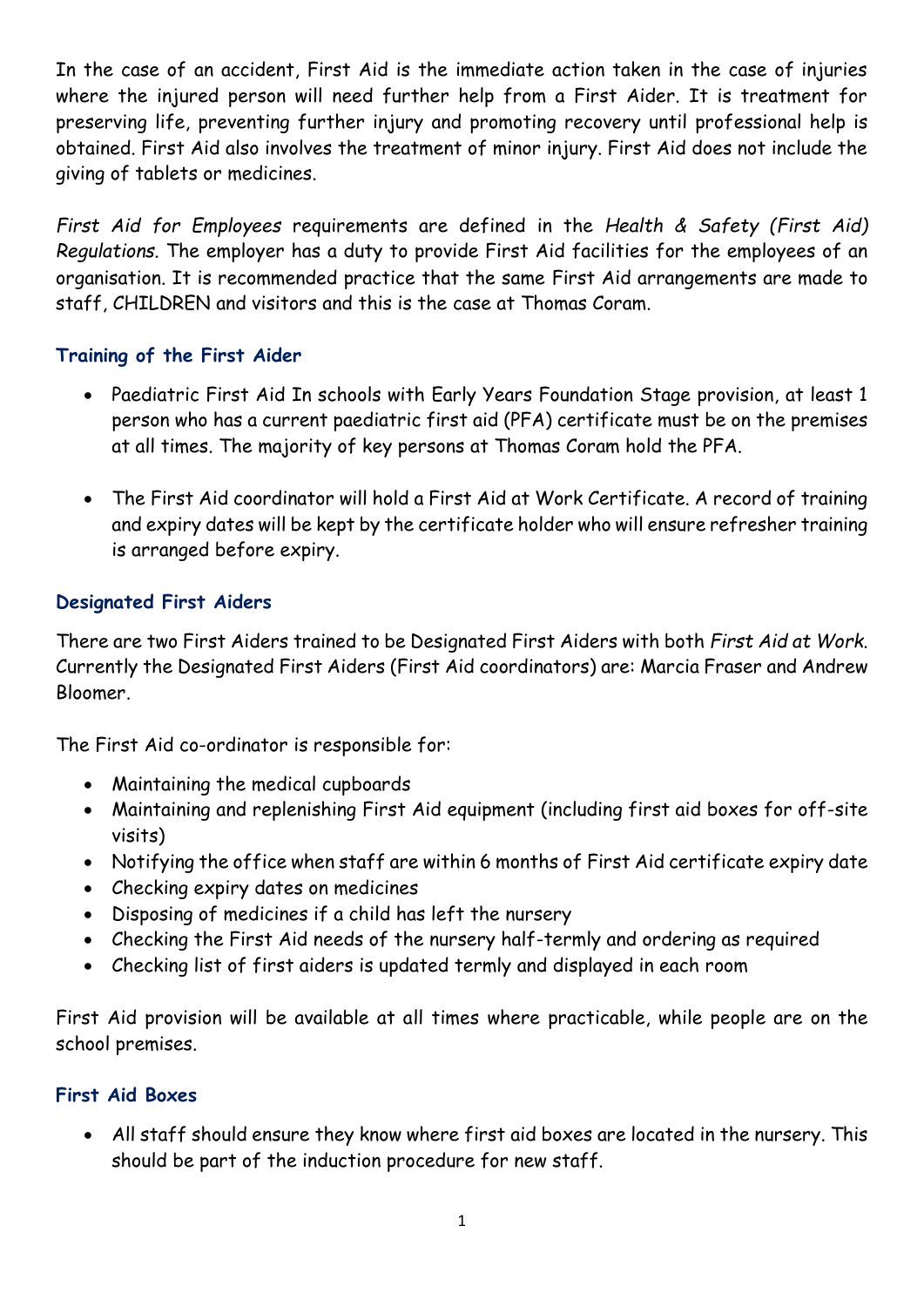- If equipment is used, staff must tell the First Aid Coordinator, who will replace the pack.
- All staff are responsible for ensuring adult child ratios still apply and children are safe when a staff member is giving First Aid.
- Anyone involved in the provision of First Aid must take their own safety into account, making safe the area for the sake of the injured and the person treating them must be a priority. Protective gloves are readily available.

#### **First Aid Treatment when an accident occurs**

- If a child requires First Aid, comfort the child and speak reassuringly.
- Confirm the identity of the child
- Check whether the child has a health care plan, allergies or other contra-indications and follow the plan if appropriate
- Injury resulting from accidents must be treated by a qualified First Aider. A list of these is available in the office, in each class and on the First Aid cupboard door.
- Every accident must be recorded on an accident form found in the first aid folder in each classroom. Serious accidents or staff accidents requiring external medical treatment must be recorded by the Head or Deputy using the HSE accident book in the reception office.

#### **Head Injuries**

In the case of a head injury, parents must be informed straight away and given the option to collect their child if it is very minor. If it is a significant bump to the head, parents are asked to collect the child as soon as possible so the injury can be monitored. In the case of head injuries, a Head Bump form **must** go home to parents advising them to seek medical advice if they are concerned.

#### **Off-site Visits**

- We require First Aid provision for all off-site activities.
- At least one person, trained to an appropriate level based on risk assessment, will accompany each visit. A First Aid kit must always be taken on visits. If there is more than 1 group on different activities, all groups must carry a First Aid kit.
- Mobile phones will be taken on off-site visits in case of emergencies.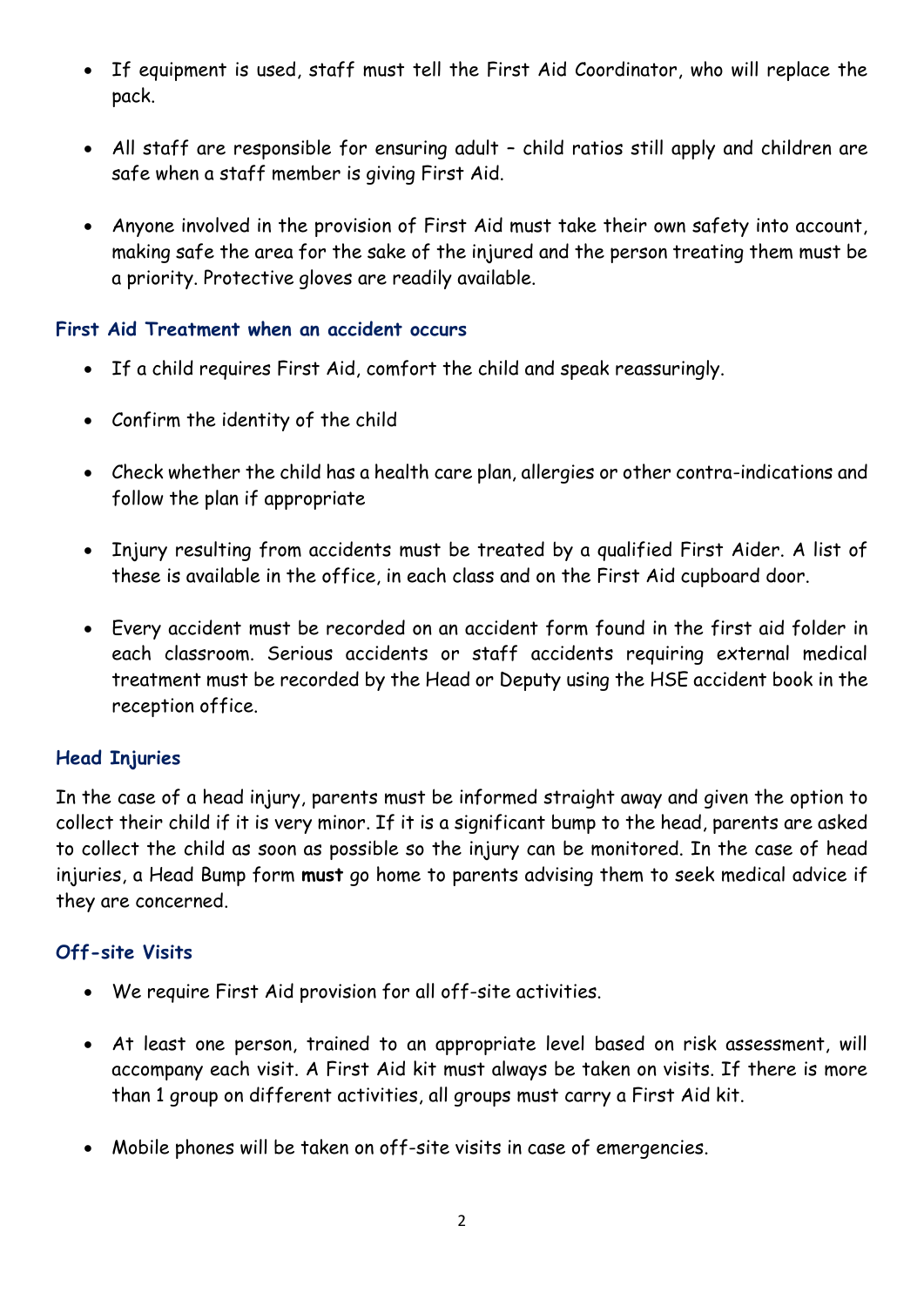#### **All Accidents**

- All accident forms are signed by the qualified First Aider who administered treatment, the witness and a senior member of staff, the head teacher is informed of the accident and injury.
- If further advice is required, staff will ask another qualified first aider.
- In the case of severe / emergency incidents, a first aider will attend to the incident, an ambulance will be called, then parents will be contacted and asked to meet their child at nursery or hospital depending on which is the nearest venue. The head teacher will always be informed.

#### **Staff Medical Emergency Procedures Staff illness / injury**

If a staff member becomes ill or is hurt, whether or not an emergency, it must be reported straight away to a First Aider who must then attend to the illness / injury. If the staff member feels well enough, and with agreement of the first aider, the adult may carry on working - in an area where there is another adult nearby. This may require swapping with another member of staff. The illness / accident must be reported to the head teacher. If an accident, the appropriate accident form must be filled out. In the case of an emergency, call an ambulance or take the adult for medical treatment as appropriate.

#### **Treating the injury, handling blood and avoiding contamination**

- Wash hands first.
- Put on disposable gloves.
- Clean any wound as necessary.
- Dress any wound if necessary.
- Dispose of the gloves and wipe or contaminated material in a plastic bag, seal if possible, and dispose of in the nappy bin.
- Clean surfaces with the anti-bacterial spray that is stored in a safe cupboard.
- Wash hands thoroughly again.

#### **Recording and reporting the injury**

- Record incident on accident form.
- Staff must inform parent / carer of all injuries and accident forms are to be signed by parent/carer on the same day.
- Head Bump form to be given to parent / carer at the time they sign accident form.
- Staff must contact parents immediately if a form is accidentally missed
- If you are in any doubt about a child's injury, please inform parents / carers immediately and recommend they take the child to hospital / GP for a medical check.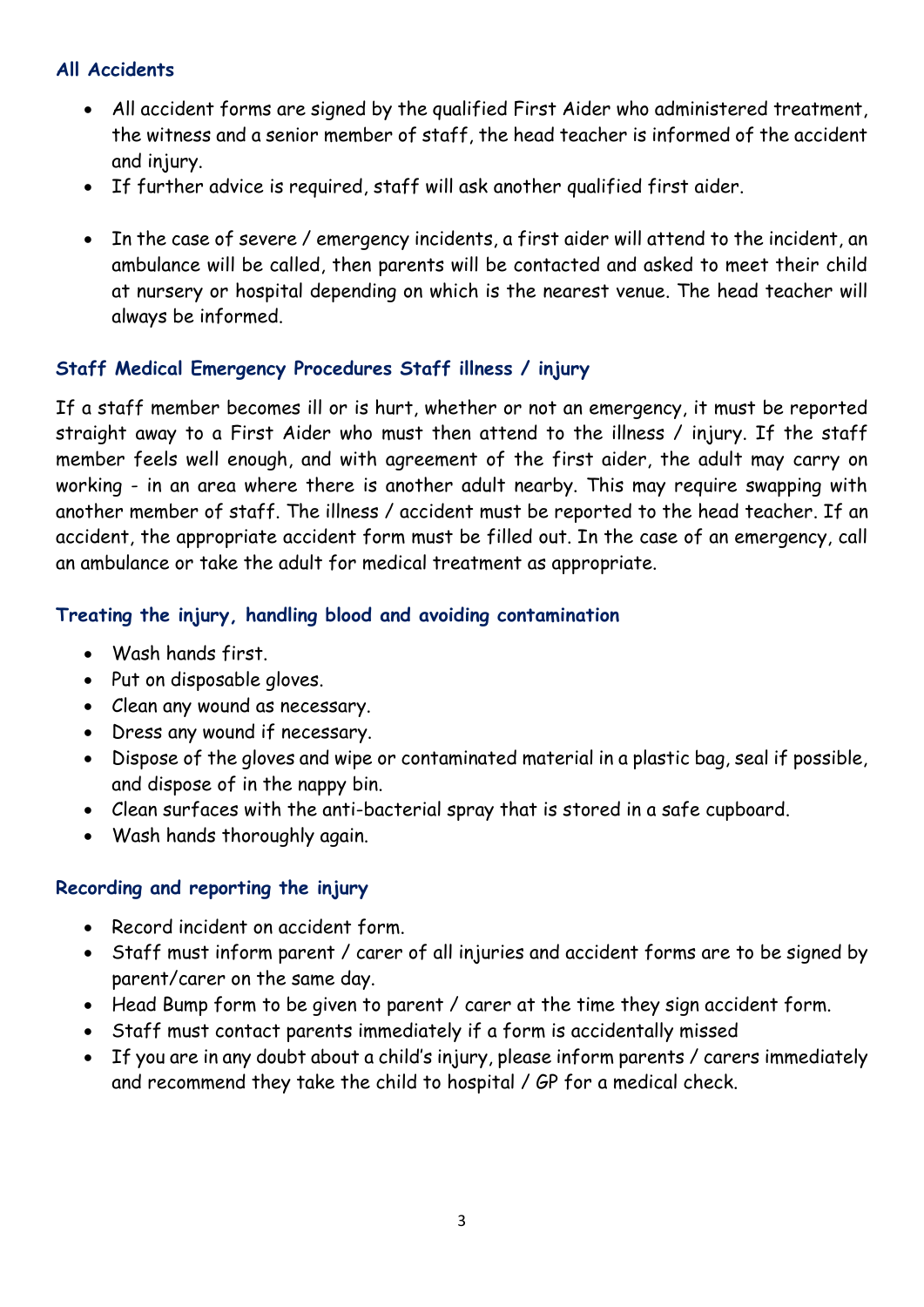#### **APPENDIX 1**

#### **Thomas Coram Centre and Nursery School Accident Form**

**Name of child (full name and name known by, if applicable)**

|                                                                                                   | $\mathsf{DOB}\_$<br><u> 1989 - Johann Harry Harry Harry Harry Harry Harry Harry Harry Harry Harry Harry Harry Harry Harry Harry Harry</u> |
|---------------------------------------------------------------------------------------------------|-------------------------------------------------------------------------------------------------------------------------------------------|
|                                                                                                   |                                                                                                                                           |
|                                                                                                   | Location of accident and environmental conditions ______________________________                                                          |
| Indicate any injury on the appropriate<br>section of the diagrams below -<br>DO NOT PHOTOGRAPH IT | Description of injury: What happened? Part<br>of body affected. (Be specific: who, what,<br>how?)                                         |
|                                                                                                   |                                                                                                                                           |
|                                                                                                   |                                                                                                                                           |
|                                                                                                   |                                                                                                                                           |
|                                                                                                   |                                                                                                                                           |
|                                                                                                   |                                                                                                                                           |
| Any further action taken                                                                          |                                                                                                                                           |
| Person completing form (print name <u>)</u>                                                       |                                                                                                                                           |
|                                                                                                   |                                                                                                                                           |
|                                                                                                   | First Aider (print name) contained a state of the state of the state of the state of the state of the state of                            |
|                                                                                                   |                                                                                                                                           |
|                                                                                                   |                                                                                                                                           |
| Senior Staff print name and signature                                                             |                                                                                                                                           |
|                                                                                                   | I have been informed of an accident regarding my child as outlined above.                                                                 |
| Parents' signature                                                                                |                                                                                                                                           |

**Parents or carers are advised to seek medical attention if they have any concerns about the wellbeing of their child.**